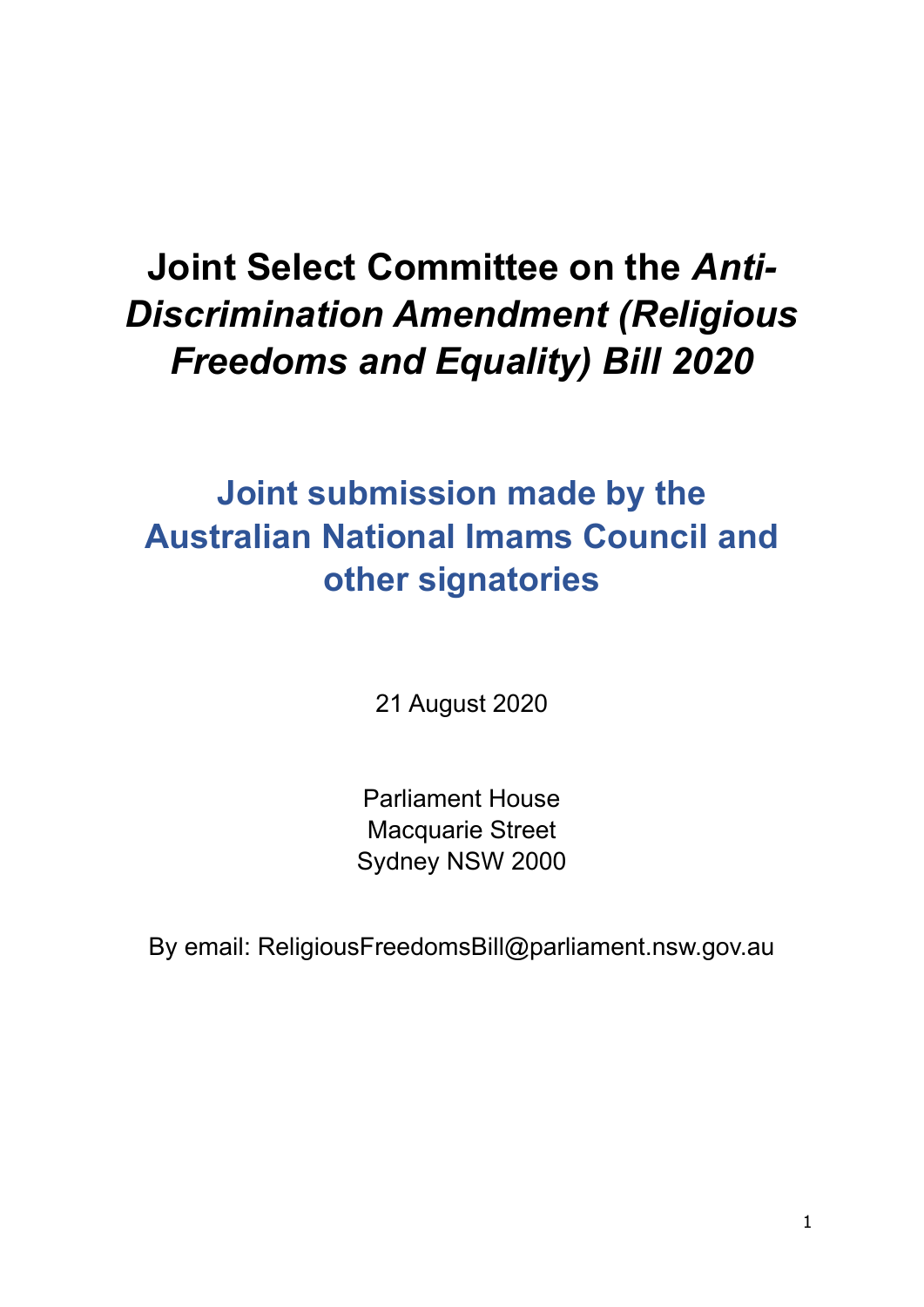### **1. Introduction**

This joint submission is made on behalf of the broader Australian Muslim community relating to the *Anti-Discrimination Amendment (Religious Freedoms and Equality) Bill 2020* (**Bill**). The submission has been prepared by Australian National Imams Council (**ANIC**), supported by a number of NSW based organisations with a representative role in the Australian Muslim community and specifically in NSW. These organisations are listed in **Schedule 1** to this submission. Therefore, this submission is reflective of the views prevalent in the Australian Muslim community.

The concept of the Bill is much overdue in NSW. It offers a critical opportunity to address an urgent and pressing concern held by Australian Muslims living in NSW and persons of other minority faiths. This is in a context where, in NSW, there is no legislative protection against discrimination directed at a person based on their religious identity and belief.

It is important that NSW implements a uniform and consistent protection for all religious communities, particularly in a climate of increasing Islamophobic and antireligious sentiment directed at persons who are readily identifiable with reference to their religious belief, activities and/or affiliation.

We appreciate the opportunity to make this submission to the Joint Select Committee in relation to the Bill and look forward to further engaging on the Bill.

### **2. The Australian National Imams Council**

ANIC is an umbrella organisation consisting of Muslim imams, clerics and Islamic scholars representing each Australian State and Territory. ANIC represents the wider interests of the Australian Muslim community. ANIC is recognised by the Federal and State Governments, media and various other community and religious groups as being the central representative body of the Australian Muslim community. It also regularly facilitates collaborative initiatives with other community based organisations.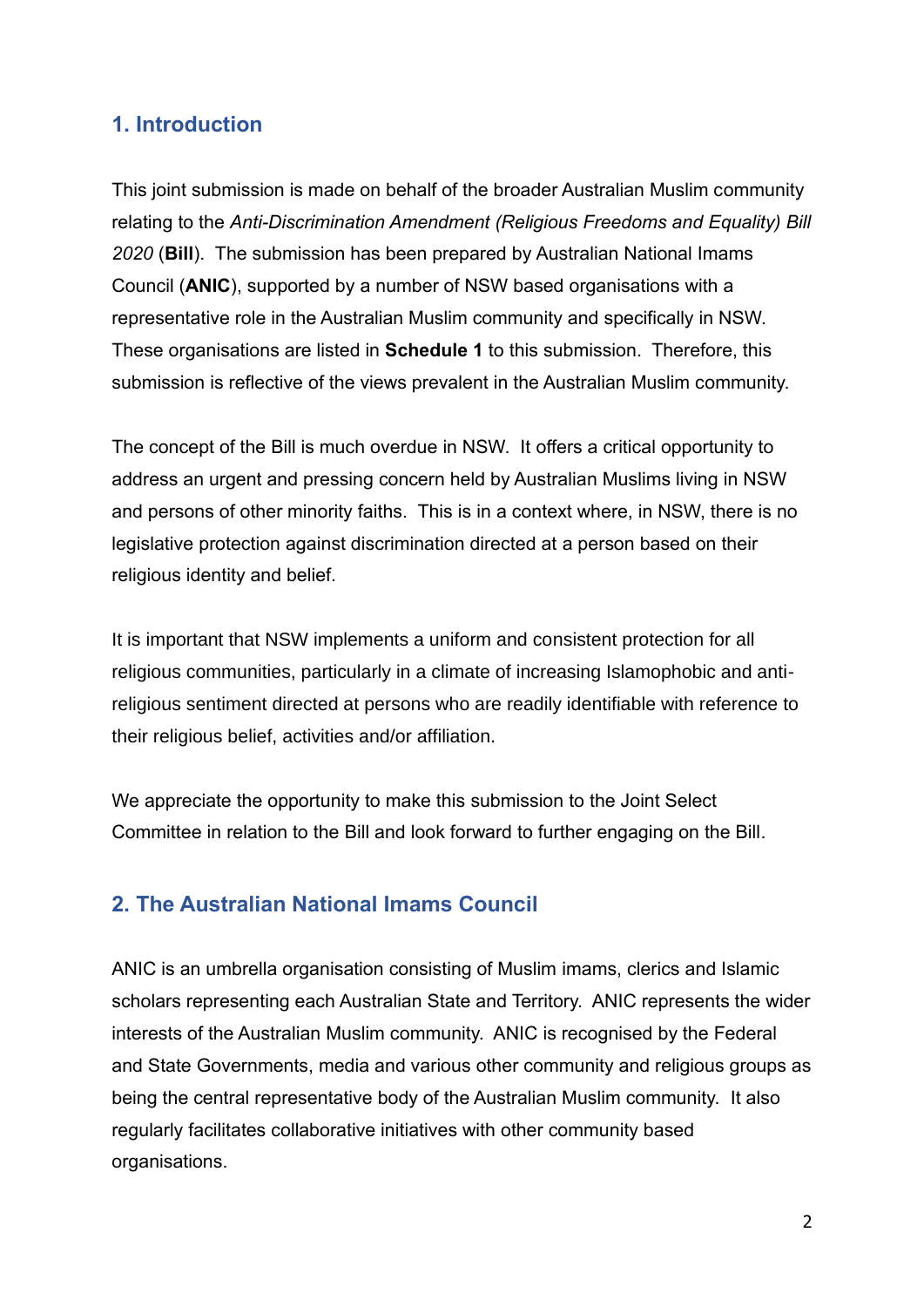ANIC provides religious leadership, rulings and services to the Australian Muslim community by supporting local Islamic organisations, developing educational, social and outreach programs and fostering good relations with other religious communities and the wider Australian society in the effort to promote harmony, cooperation and successful integration within mainstream society. ANIC has played a leading role in making a submission on behalf of the Australian Muslim community relating to the federal *Religious Discrimination Bill* which was proposed by the Government during 2019.

Given the above role and objectives of ANIC and its grassroots activities and interactions with the broader Australian Muslim community, it is well placed to lead the making of this submission, as supported by the various other community based organisations.

# **3. Absence of laws protecting against discrimination on religious grounds in NSW**

We see an Australia with a hopeful and vibrant sense of nationhood and one that owns and celebrates its cosmopolitan nature. Necessary to that nationhood is the ability to grapple with the most difficult contentions and tensions with honesty, genuine listening and mutual respect. The strength of our liberal democracy is core, not only in protecting freedom of expression and encouraging quality debate, but also in upholding equality of opportunity and respect amongst diverse peoples.

NSW, as Australia's first State, has typically led the nation in terms of cultural and economic developments and policy initiatives. It has one of the most diverse populations in terms of ethnicity, cultural background and religious identity. State governments, present and former, have celebrated the diversity of the State and that it embraces people from different backgrounds and cultures.<sup>1</sup> In supporting multicultural events, the Statement government stated that:

<sup>1</sup> For example, see information about NSW shared at<https://www.nsw.gov.au/about-nsw>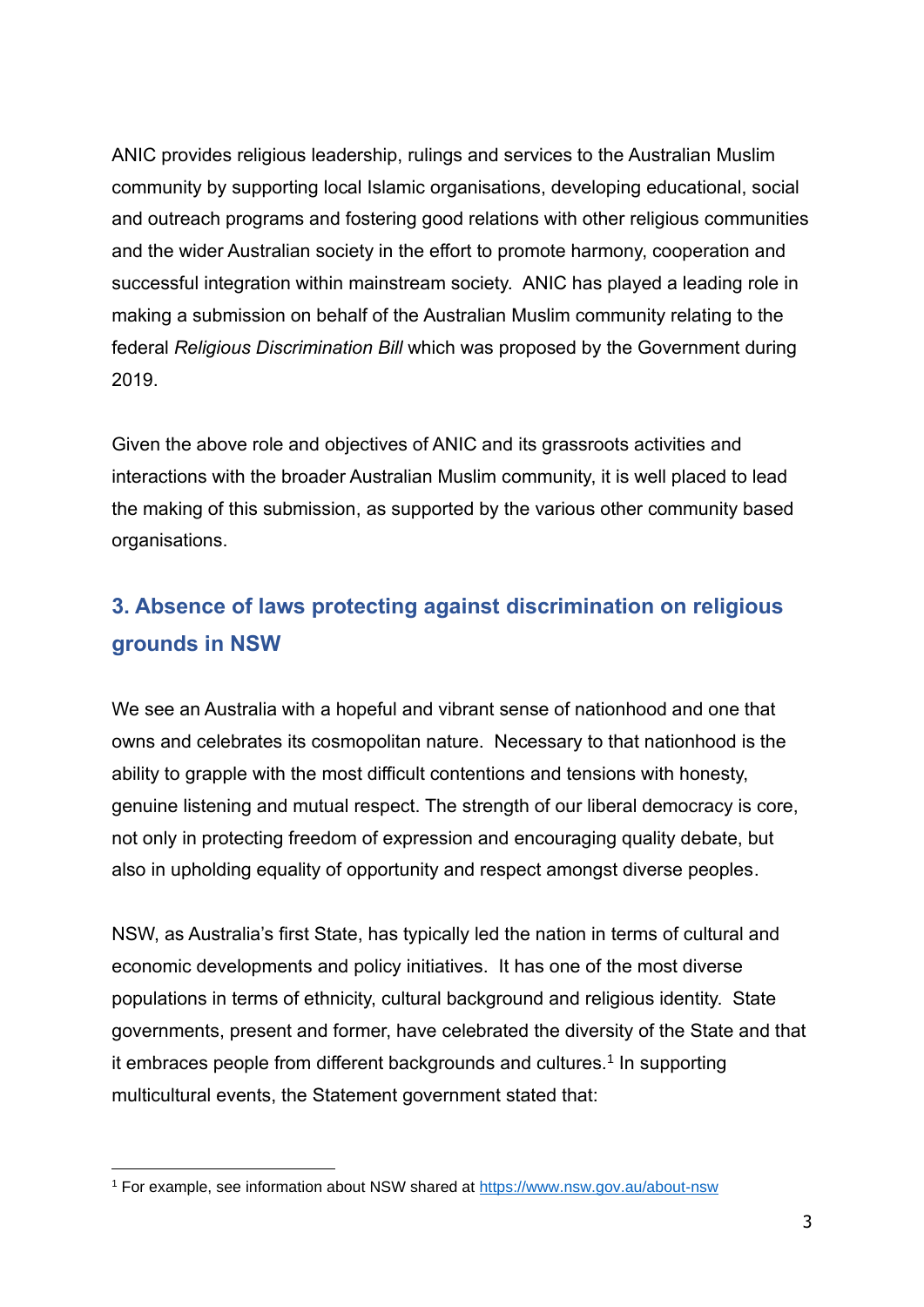*We are stronger because of our diversity, and together we are building a society that works better in harmony. Our cultural diversity gives us a creative and competitive edge on the world stage*<sup>2</sup>

It is therefore an anomaly and unfortunate predicament that, in NSW, there is no legislative protection against discrimination directed at a person based on their religious identity and belief. In contrast, other States, such as Victoria, have recognised the need for legislative reform and have taken steps to ensure that there is protection against discrimination on the grounds of a person's religious identity and belief.<sup>3</sup>

In contrast, the existing legislative regime reflected in the *Anti-Discrimination Act 1977* (NSW) (**AD Act**) prohibits unlawful racial, sexual and other types of discrimination in certain circumstances. However, the AD Act is silent on discrimination on the grounds of a person's religious identity and belief.

Insofar as the AD Act includes the ground of ethnic, national or ethno-religious origin (found to include groups like Jews or Sikhs), this does not extend to Australian Muslims. It has been held that Muslims are not a race by reason of a common ethnic or ethno-religious origin, and are therefore not protected by the AD Act.<sup>4</sup> Hence, as it stands, in NSW Muslims do not have any legislative protections against religious vilification on a State level.

In the *Sonia Kruger* case, the NSW Civil and Administrative Tribunal stated:<sup>5</sup>

*In our view, Ms Kruger could have expressed her comments in a more measured manner to avoid a finding of vilification. For example, she could have referred to the need for Australia to engage in greater security checking of people wishing to migrate to Australia who may happen to be Muslims and the need to prevent a drift towards radicalisation amongst Muslims currently in Australia, rather than simply stating that 500,000 Muslims represents an unacceptable safety risk which justifies stopping all Muslim migration.*

<sup>2</sup> <https://multicultural.nsw.gov.au/grants>

<sup>3</sup> For example, in Victoria, see *Racial and Religious Tolerance Act 2001*; in Qld, see *Anti-Discrimination Act 1991.*

<sup>4</sup> *Ekermawi v Nine Network Australia Pty Limited* [2019] NSWCATAD 29 (15 February 2019)

<sup>5</sup> *Ekermawi v Nine Network Australia Pty Limited* [2019] NSWCATAD 29 (15 February 2019)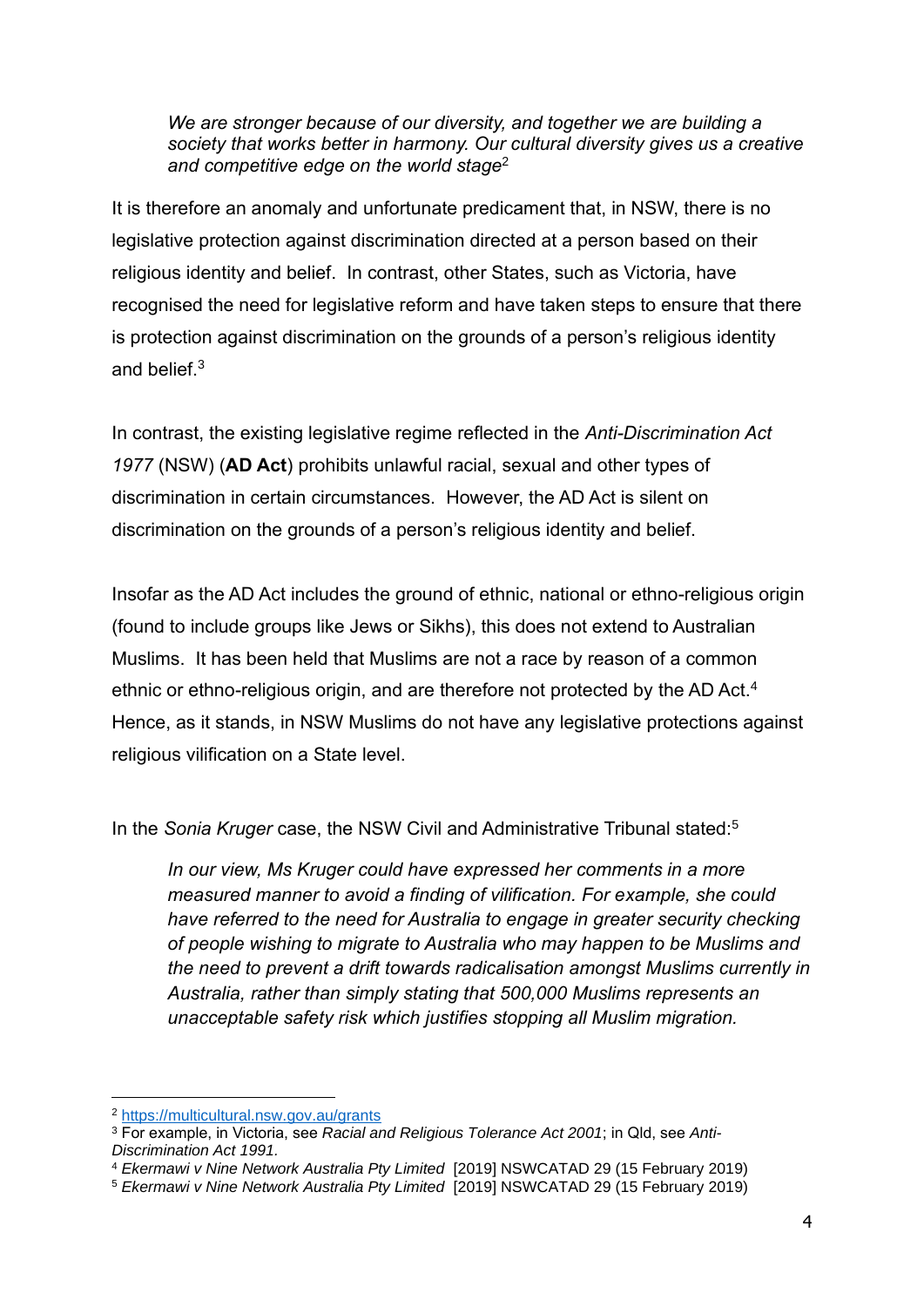Incidentally, while the conduct was found to be vilification, it was also found to be lawful. Religion is not a protected attribute in the AD Act and Australian Muslims are otherwise unable to avail of the protected category of an "ethno-religious" group.

Australian Muslims continue to be readily identifiable by their names, appearance, dress and attendance at places of worship. The discrimination which they experience threatens their freedom to express their religious identity, creates significant stress for their children and youth, and erodes their sense of security and belonging. When it results in real world attacks, the psychological impacts are lasting.

Fundamental to religious freedom is also the ability to manifest that faith and identify one's religious identity and belief without fear of discrimination, vilification or violence to oneself or one's family. Yet, in NSW, there is no protection.

To the extent that some protection is conceivably afforded by section 93Z of the *Crimes Act 1900* (NSW), such a provision is not been utilised and no charges have been pursued under it since its enactment on 20 June 2018. In any event, it is confined to public acts which threaten or incite violence towards another person or a group of persons on the grounds of, among other grounds, religious belief or affiliation.

The above concerns affects people of all minority faiths and not just Australian Muslims residing in NSW. As Chief Justice John Latham explained in the *[Jehovah's](http://www.uniset.ca/other/cs5/67CLR116.html)  [Witnesses](http://www.uniset.ca/other/cs5/67CLR116.html)* case of 1943: 6

*…it should not be forgotten that such a provision as s.116 [of the Constitution] is not required for the protection of the religion of a majority. The religion of the majority of people can look after itself. Section 116 is required to protect the religion (or absence of religion) of minorities, and, in particular, of unpopular minorities.*

Further, as noted by the Human Rights and Equal Opportunity Commission:<sup>7</sup>

<sup>6</sup> *Adelaide Company of Jehovah's Witnesses Incorporated Plaintiff; and The Commonwealth Defendant* [1943] ALR 193*.*

<sup>7</sup>[https://humanrights.gov.au/sites/default/files/content/pdf/human\\_rights/religion/article\\_18\\_religious\\_fr](https://humanrights.gov.au/sites/default/files/content/pdf/human_rights/religion/article_18_religious_freedom.pdf) [eedom.pdf](https://humanrights.gov.au/sites/default/files/content/pdf/human_rights/religion/article_18_religious_freedom.pdf)*.*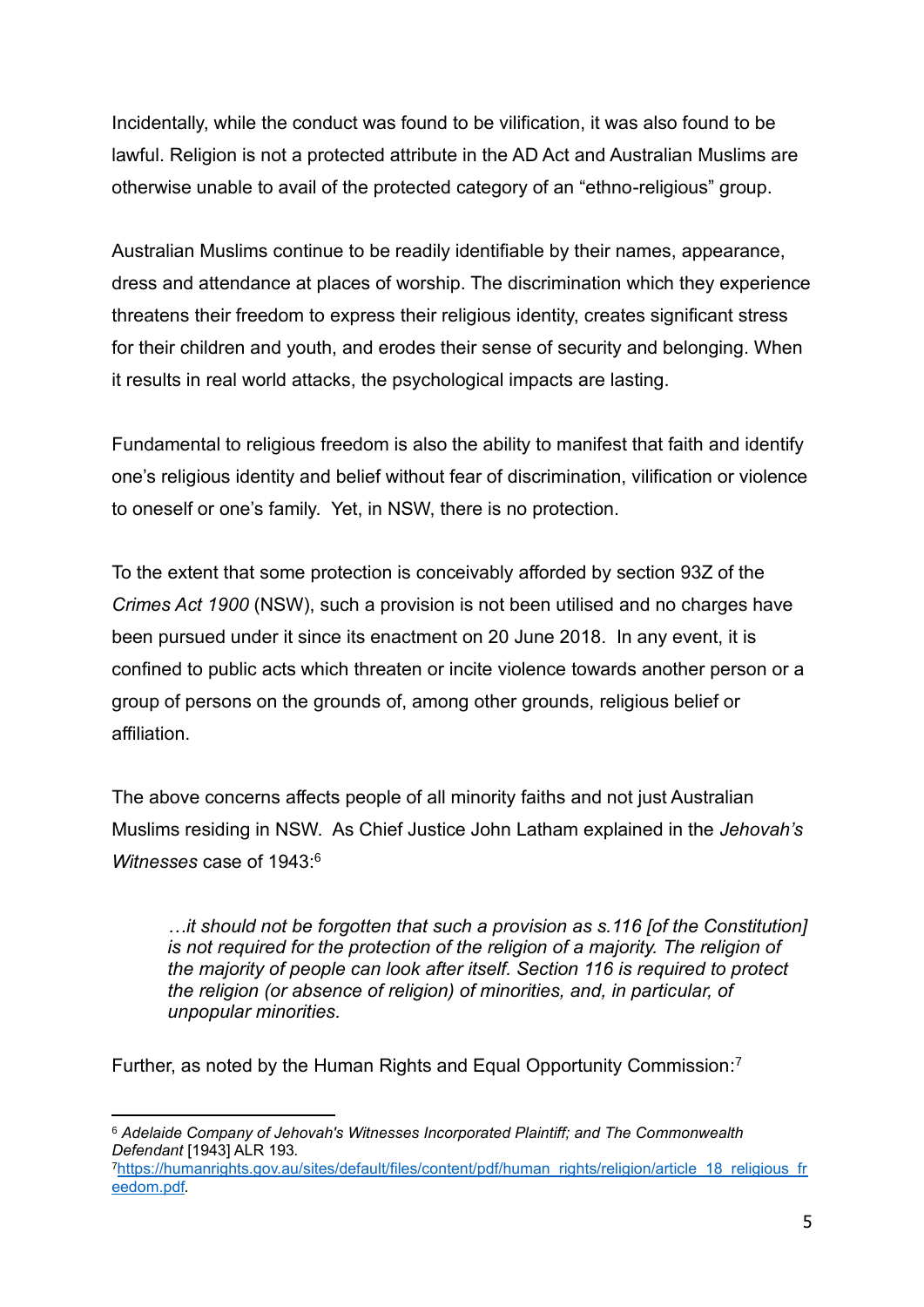*Despite the legal protections that apply in different jurisdictions, many Australians suffer discrimination on the basis of religious belief or non-belief, including members of both mainstream and non-mainstream religions and those of no religious persuasion*

So it is that, in NSW, a person who is discriminated against on the basis of their religion, has no effective recourse. If that same discrimination was based on their race, gender or ethnicity, the law properly affords to them a protection. The position is similar at a federal level such that there is no effective protection for persons based on their religious belief and activities.

In the above context, the Bill is a much overdue concept. It offers a critical opportunity to address an urgent and pressing concern held by Australian Muslims living in NSW and persons of other minority faiths.

Importantly, any discussion relating to the Bill should also include an examination of the issue of vilification due to a person's religious affiliation and belief, including Islamophobia $<sup>8</sup>$ , an issue which is wholly neglected by the Bill. In recent times, there</sup> has been an increasing experience in anti-Muslim sentiment in the Australian Muslim community (as briefly discussed below). There appears to be little recognition of, and attempt to address, this matter by the major political parties.

## **4. Growing trend of Islamophobic incidents <sup>9</sup>**

Over the past 24 months, there were 349 incidents reported in the latest Islamophobia Report<sup>10</sup>. The number of reports within the same period highlight that Islamophobia in Australia is a continuous phenomenon.

<sup>&</sup>lt;sup>8</sup> Islamophobia is a form of racism that includes various forms of violence, violations, discrimination and subordination that occur across multiple sites in response to the problematisation of Muslim identity (Sayyid, Salman. 2014. "*A Measure of Islamophobia*." Islamophobia Studies Journal 2, no. 1: 10-25)

<sup>9</sup> Facts and data as reported in the *Islamophobia in Australia Report II* (2017-2018). Sydney: Charles Sturt University and ISRA, 2019. See also: *Islamophobia in Australia 2014-2016*. Sydney: Charles Sturt University and ISRA, 2017.

<sup>10</sup> *Islamophobia in Australia Report II 2017-2018*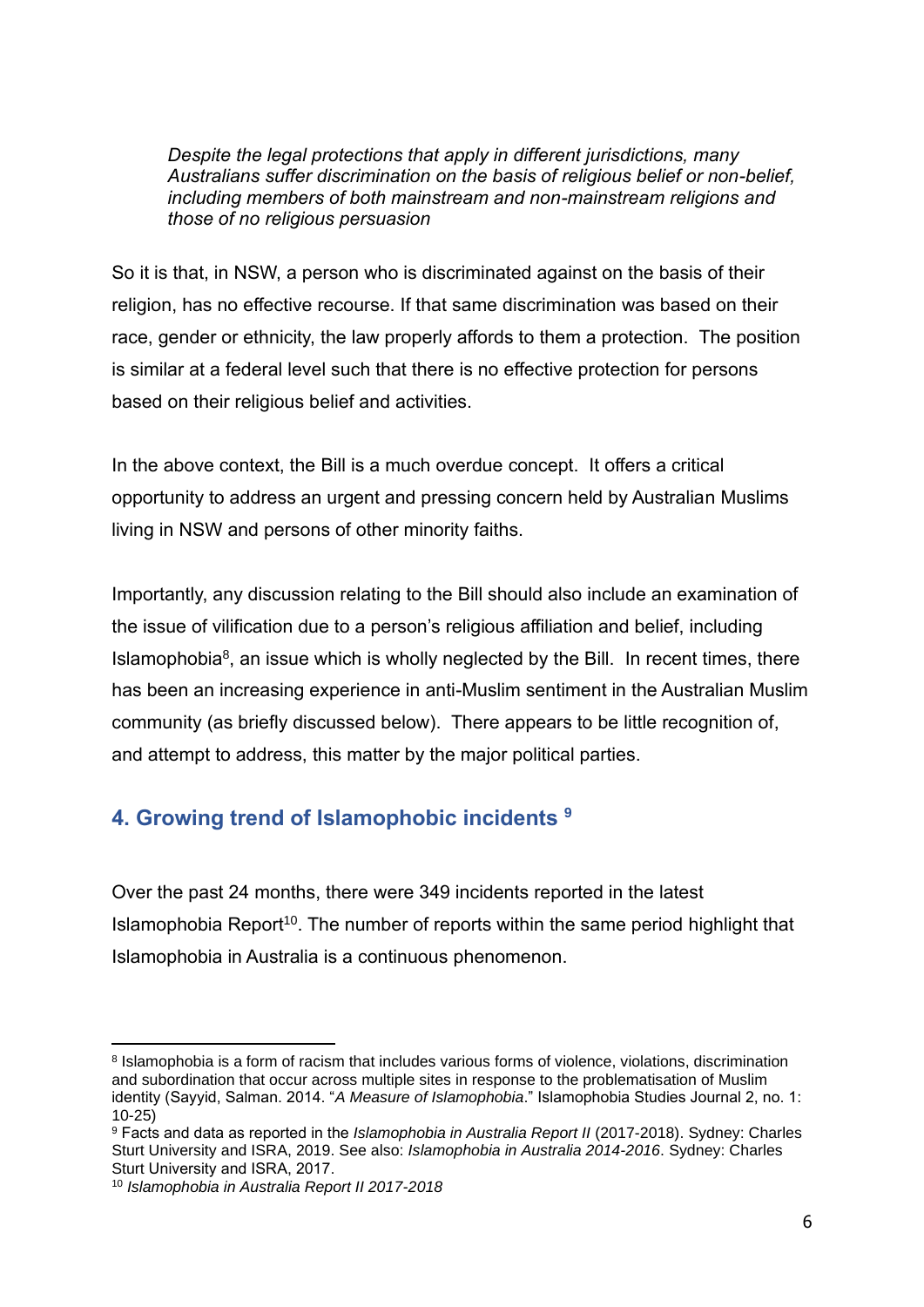Lack of any legal consequence to minimise the vilification of Muslims as individuals or a community contributes to the increased victimisation of Muslims on the basis of their religion. This also goes to the heart of issues around the under-reporting of incidents perpetrated against Australian Muslims namely due to the fact that Australian Muslims feel an element of disappointment from a legislative perspective in affording them the same level of protections offered to other minorities.

The Islamophobia Register<sup>11</sup> has recorded:

- a) Acts of discrimination or bullying against Muslims such as at workplaces, schools or public places;
- b) Attacks on mosques and Islamic Schools;
- c) Attacks including verbal assaults, targeting Muslims and especially Muslim women;
- d) Online Islamophobia and anti-Muslim content on social media;
- e) Attacks, including physical attacks involving brutal violence, especially targeting Muslim women.<sup>12</sup>

These incidents often occurred in hotspots such as shops, schools, public buildings, public transport, carparks and places of employment. A point of concern in these findings notes that up to 60% of the incidents occurred in guarded places, highlighting the fact that public visibility was not a deterrent to perpetrators.<sup>13</sup>

The Parramatta incident,<sup>14</sup> whereby a woman of Islamic faith wearing the hijab<sup>15</sup> and being 38 weeks pregnant, was brutally assaulted in a café by a complete stranger,

<sup>11</sup> *www.Islamophobiaregister.com.au*

<sup>12</sup> In the latest *Islamophobia in Australia Report II 2017-2018,* Muslim women remain the major victim group of personal attack offline, with the majority perpetrator group, Australian non-Muslim men.

<sup>13</sup> *Islamophobia in Australia Report II 2016-2017 - released in 2019* <sup>14</sup> This incident occurred in November 2019 in Parramatta NSW.

<sup>&</sup>lt;sup>15</sup> The Islamic head covering- also referred to as the veil.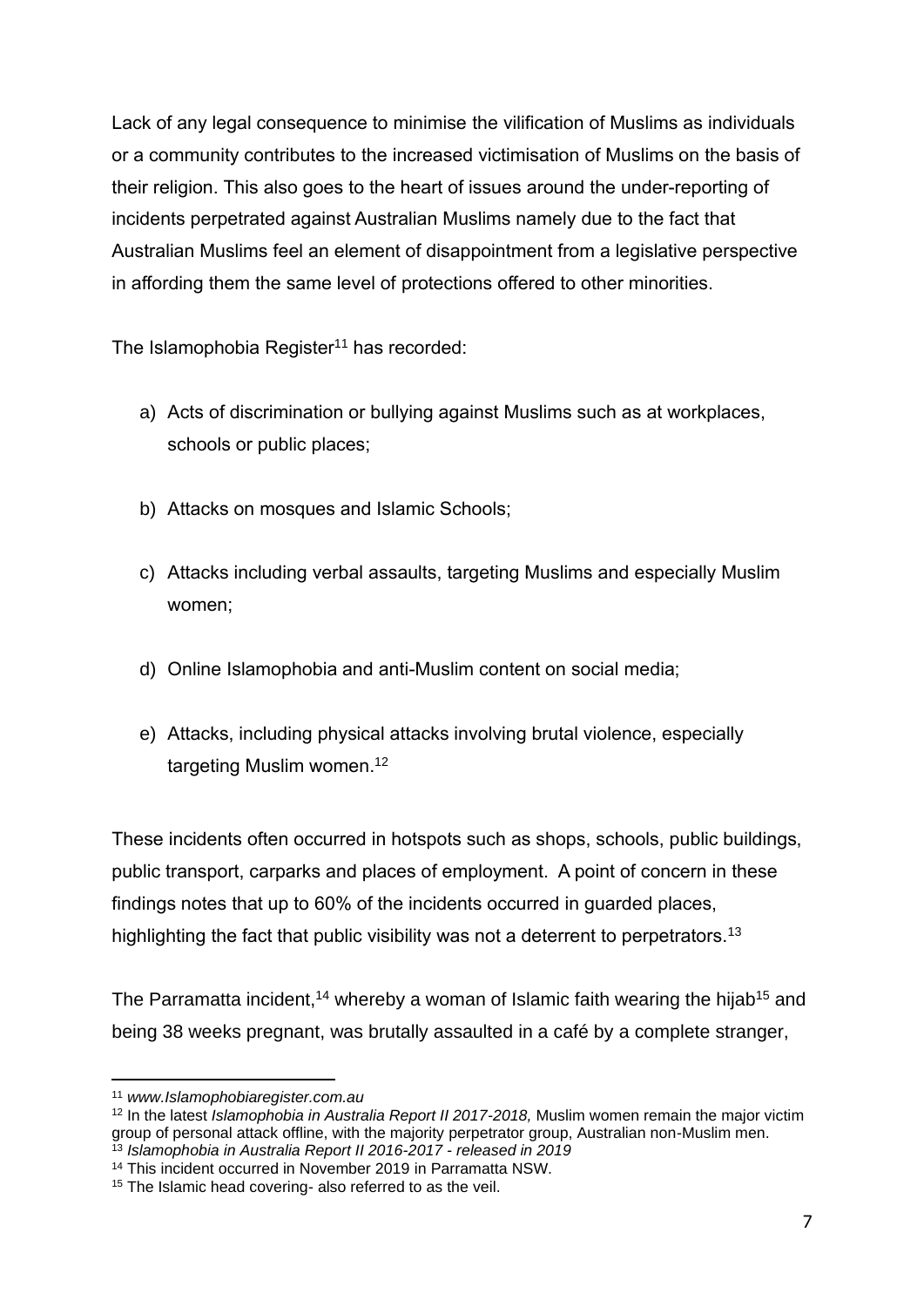underlines the real consequences to public safety and order. It is incumbent on decision-makers to consider the impact on the next generation of Australian youth, Muslim and otherwise; on community resilience and social cohesion.

The increased public acts of hatred cited in the *Islamophobia in Australia Report*  demonstrates that the social stigma attached to this form of antisocial behaviour is disappearing, whereby perpetrators do not feel a sense of fear of consequences or accountability for their action. Inciting hatred creates the enabling environment for acts of violence. Sometimes this is done through promoting the idea of violence (eg "*the only good Muslim is a dead Muslim*") and dehumanising people so it becomes easier to victimise them (for example calling them "*cockroaches*", "*a disease*").

The issue of religious vilification has been an ongoing one in the political arena and, as noted above, NSW fails to protect its citizens from discrimination on the basis of religion.<sup>16</sup> This position in NSW exacerbates the concern and distress experienced by the Australian Muslim community in NSW (among other minority faith communities).

### **5. Benefits of a civil process**

The proposals advanced by the Bill will have the effect that discrimination on the grounds of a person's religious identity and belief will be addressed by civil remedies. There are many benefits to providing a civil remedy which offers some protection to religious communities at risk of discrimination (and vilification).

First, it does not rely solely on criminal legislation, which is limited to acts of, or incitement to, violence; is rarely used; has many prosecutorial challenges, not the least of which is the lengthy time which can be taken to prosecute a matter to finality.

Second, through the practice of pre-conferencing (done separately with each party) and the conciliation meeting (done together), there is an opportunity for both parties

<sup>16</sup> NSW Law Reform Commission recommendations made in Report 92: Review of the Anti-Discrimination Act 1977 (NSW), November 1999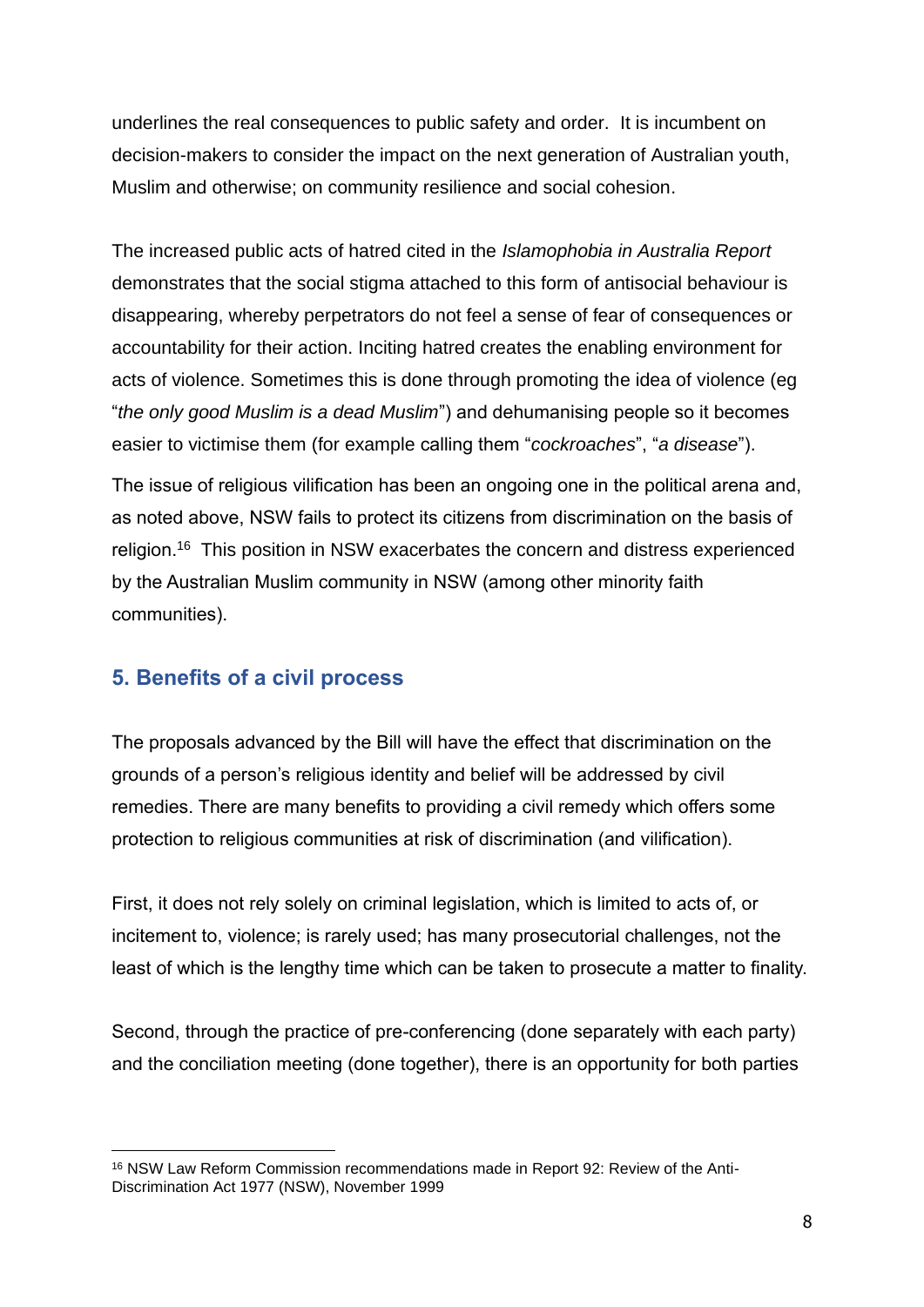to express their grievances and concerns, and gain insight into the other side's perspective.

A conciliator will generally make a decision about how the conciliation will run (in person, or via shuttle/teleconference) taking into account individual circumstances, including safety concerns of either party.

As a matter of procedure, following opening statements, there is exploration, where each party is given the opportunity to say everything that they need to say without interruption. Private sessions follow immediately after, where each party considers the stakes of not reaching an agreement, through reality testing their position.

The goal of conciliation is to achieve an enforceable legal agreement and it is up to the complainant to articulate the terms on which they would like to settle first, before negotiation begins.

Anything said in that conciliation meeting is privileged, private and confidential.

The conciliatory approach allows for a broader scope of outcomes. Outcomes could include:

- a) having material taken down and not put back up;
- b) an undertaking not to repeat that particular speech;
- c) a statement of apology/regret; and/or
- d) compensation or donation to community project.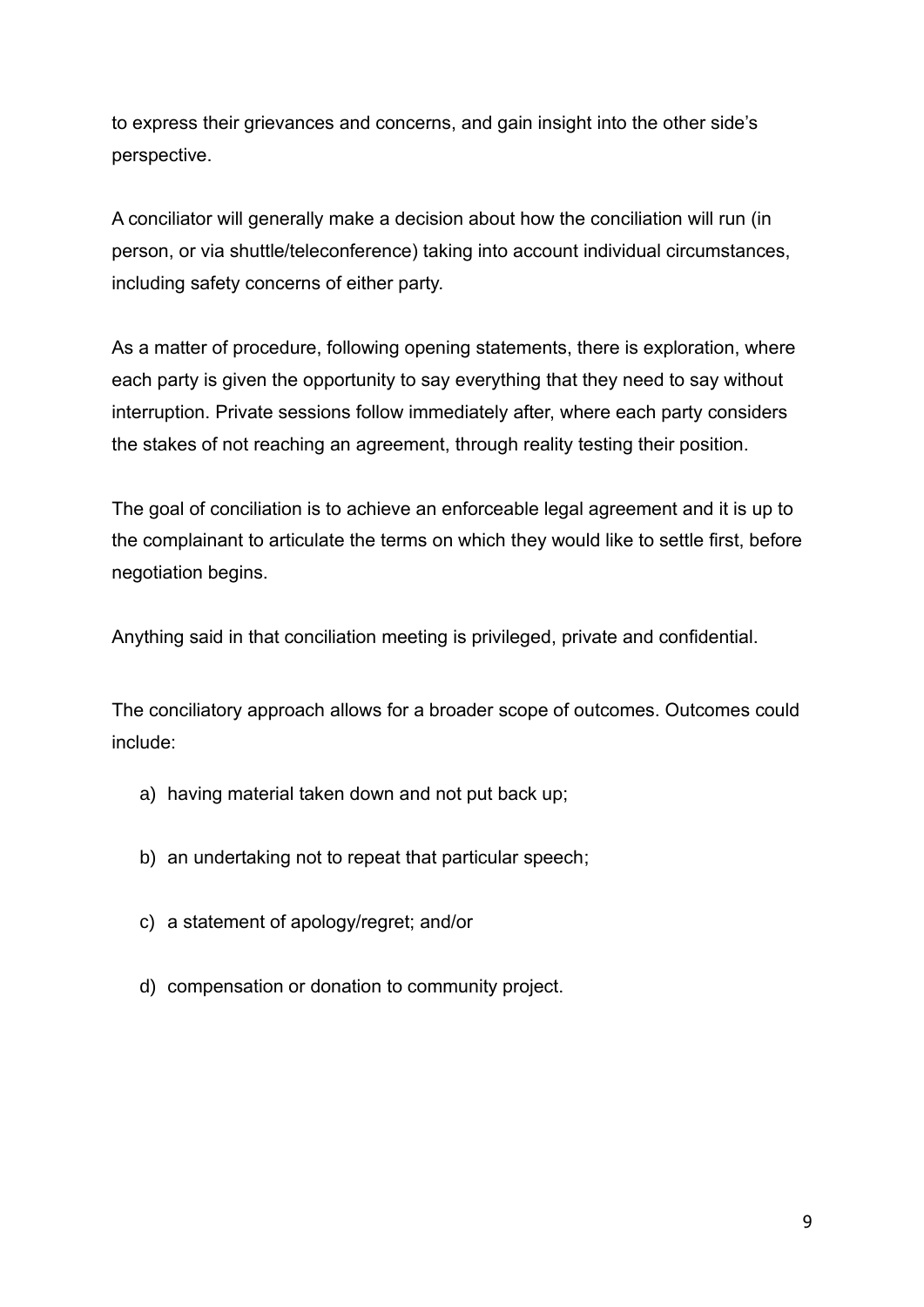### **6. The Bill**

In this section, we address specific aspects of the Bill.

In summary, the Bill represents a positive contribution to an area in need of legislative reform. The protection proposed by the provisions of section 22L reflects the language used in existing anti-discrimination provisions on other grounds covered by the AD Act.

However, the Bill requires further consideration as to some of the proposed provisions.

#### a. Section 3: Principles of the Act

The objective of section 3 is, *inter alia*, to implement and reconcile international law with NSW based legislation, whereby human rights are acknowledged and treated equally in NSW.

However, the Instruments outlined in s.3(1) are directed only to a person's right to manifest their religion or belief and to relate mainly to matters addressed in the proposed Part 2B. Other international human rights treaties to which Australia is a party and which bear directly on other Parts of the AD Act are not included.

#### b. Section 22K: Definitions

It is noted that the definition of "religious belief" includes:

- (a) having a religious conviction, belief, opinion or affiliation,
- (b) not having any religious conviction, belief, opinion or affiliation.

It is appropriate that the Bill protects those having religious conviction and also those not having religious conviction, thereby providing protection to all categories of persons.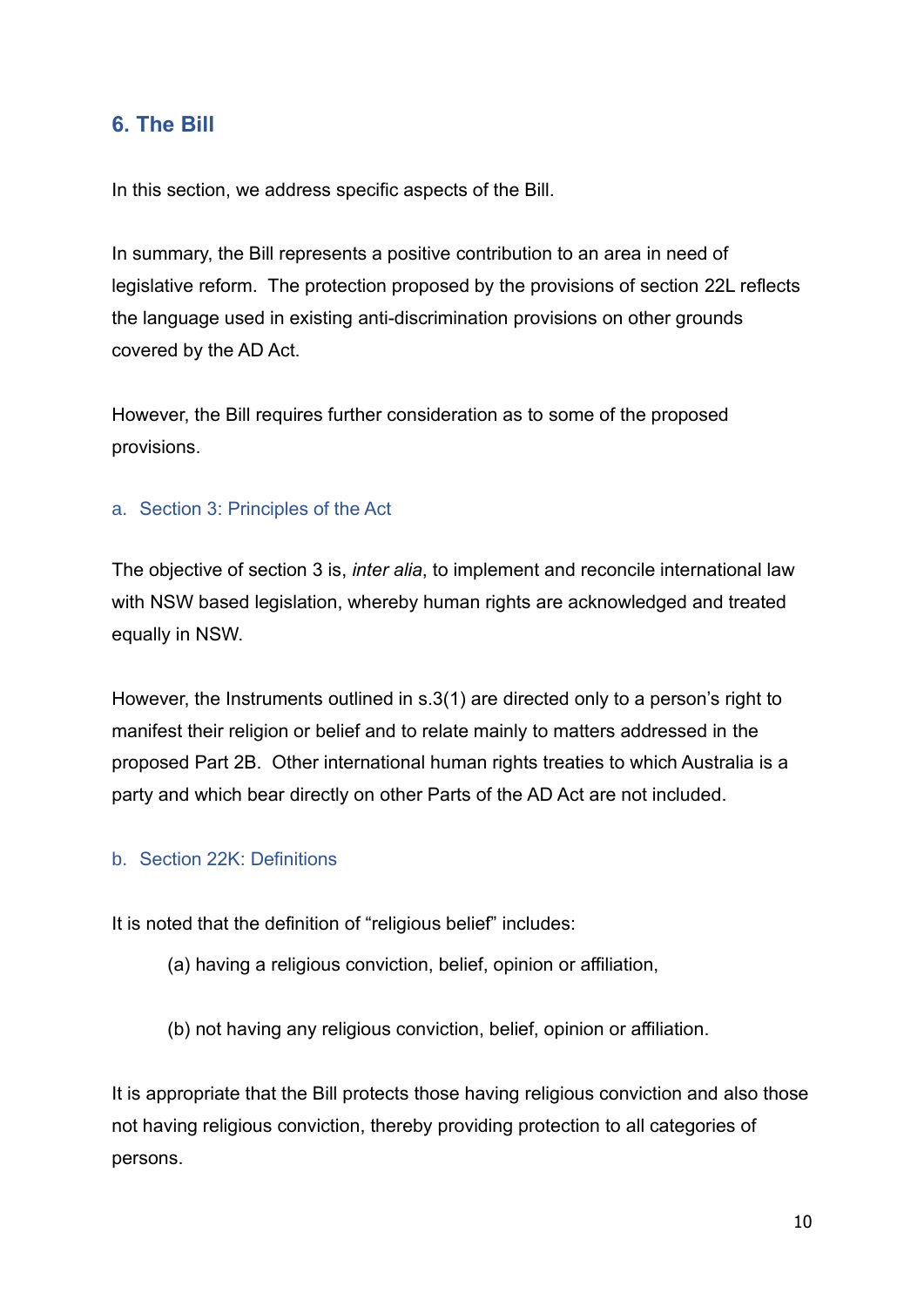In relation to the definition of "**religious belief**", it would be prudent to ensure that orthodox and mainstream religious convictions, beliefs, opinions or affiliations are captured rather than any offshoot or splinter convictions, beliefs, opinions or affiliations which do not have a general acceptance as a religion.

The definition of "**religious ethos organisation**" on its face, includes an organisation involved in commercial activities. This may need clarification to avoid uncertainty. It is noted that there are organisations within the Australian Muslim community which conduct charitable and community based activities in accordance with Islamic doctrines, tenets, beliefs or teachings which are aimed at benefiting, or promoting, the welfare of Australian Muslims. The definition should be amended to ensure that such organisations are included in the definition.

Section 22KA, "Determining when a religious belief is held", appears to adopt a subjective test of belief whereby the question of "genuine belief" is used to determine whether a person holds a religious belief. As noted above, it would be prudent to ensure that orthodox and mainstream religious convictions, beliefs, opinions or affiliations are captured rather than any convictions, beliefs, opinions or affiliations which do not have a general acceptance as a religion.

## c. Section 22M: Religious ethos organisations taken not to discriminate in certain circumstances

Section 22M appears to empower "religious ethos organisations" to discriminate on the grounds of a person's religion in the event that it aligns with the religious beliefs, doctrines and teachings adhered to by the organisation.

Section 22M should be reviewed to ensure that there is no risk of exposure to discrimination for adherents of other religions (and persons generally), especially when engaging in respect of services or being employed by organisations relating to commercial or other activities which are not necessarily religious in nature (for example teaching mathematics at a religious school or purchasing meat at a butchery specialising in the provision of religiously slaughtered meats).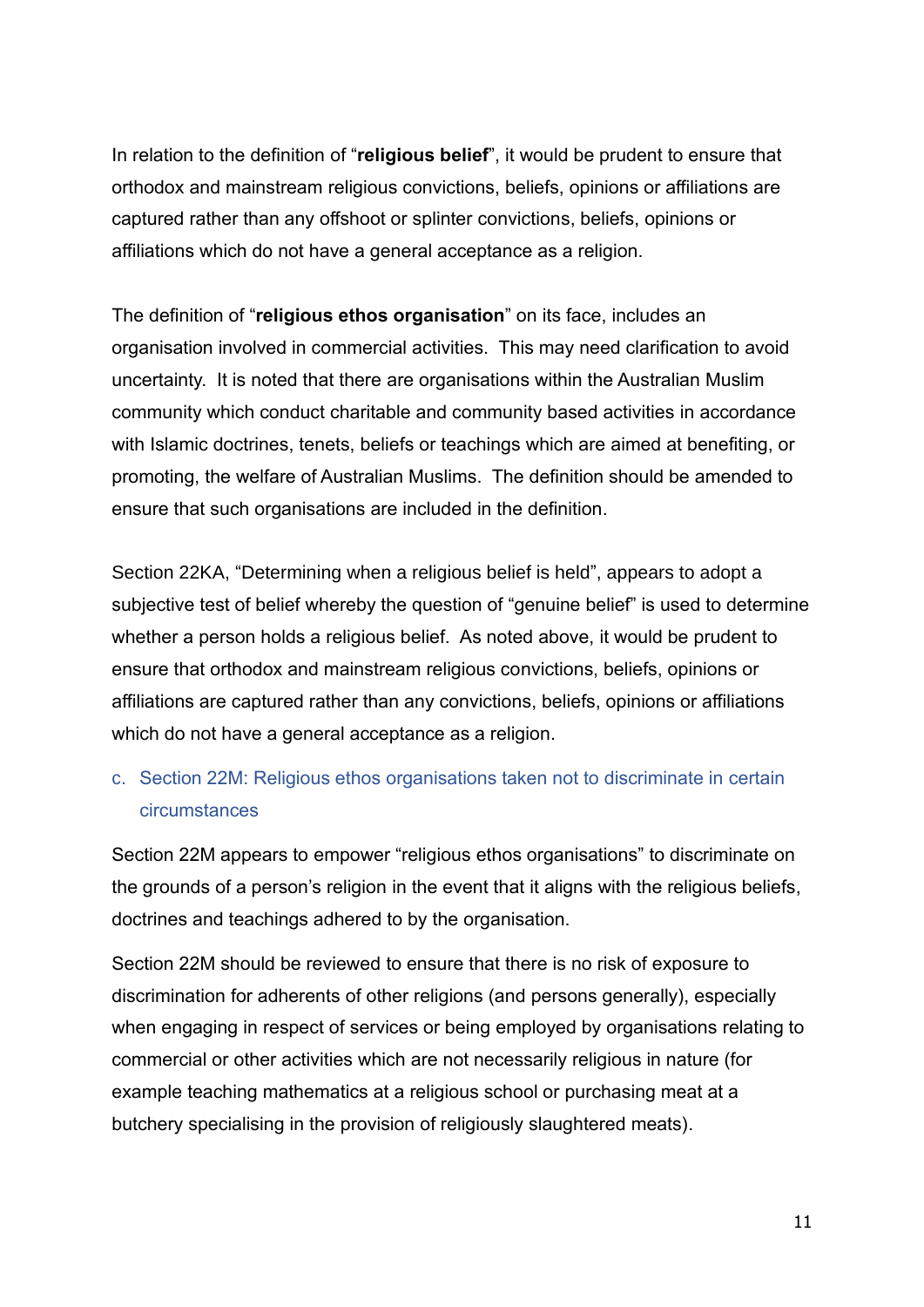#### d. Section 22N: Discrimination in employment

Sub section 22N(6) should be amended to remove the factors stated in section 22N(6)(b)(i) and (ii). An assessment of the lawfulness of otherwise of any prohibition of the wearing of religious symbols and clothing with reference to factors such as workplace safety, productivity, communications and customer service requirements of that employment and the industry standards of that employment, are broad and without constraint. Reference to such broad factors may have a disproportionately detrimental impact on Muslim women who wear the religious veil (also known as hijab) which in turn would make it more difficult for Muslim women to engage in employment.

The reasonableness of an employer's conduct can be assessed on the application of the usual principles which are applied by courts and tribunals in the context of antidiscrimination legislation.

More generally, consideration should be given to balancing the right of a person to manifest their religious belief and identity and the wellbeing of others, including in the diverse environment of many workplaces. Put differently, on the one hand, employees should be protected against adverse action taken against them because of the religious belief or activity. On the other hand, it is appropriate that there also be exceptions so that employers can appropriately manage offensive or discriminatory conduct by their employees (which may be motivated by religious beliefs) directed at other persons which is harmful or exposes the other person to risks to their health or safety.

#### e. General comments relating to the Bill

As noted above, the Bill overlooks the important issue of religious vilification which requires urgent attention. It also does not uniformly extend the benefit of the existing vilification provisions to other faith communities. These matters require attention given the climate of increasing Islamophobic sentiment and conduct.

The existing provisions of the AD Act provide protections to the Jewish and Sikh communities (by virtue of the definitions and principles developed by courts and tribunals relating to the provisions of the AD Act). These have been found not to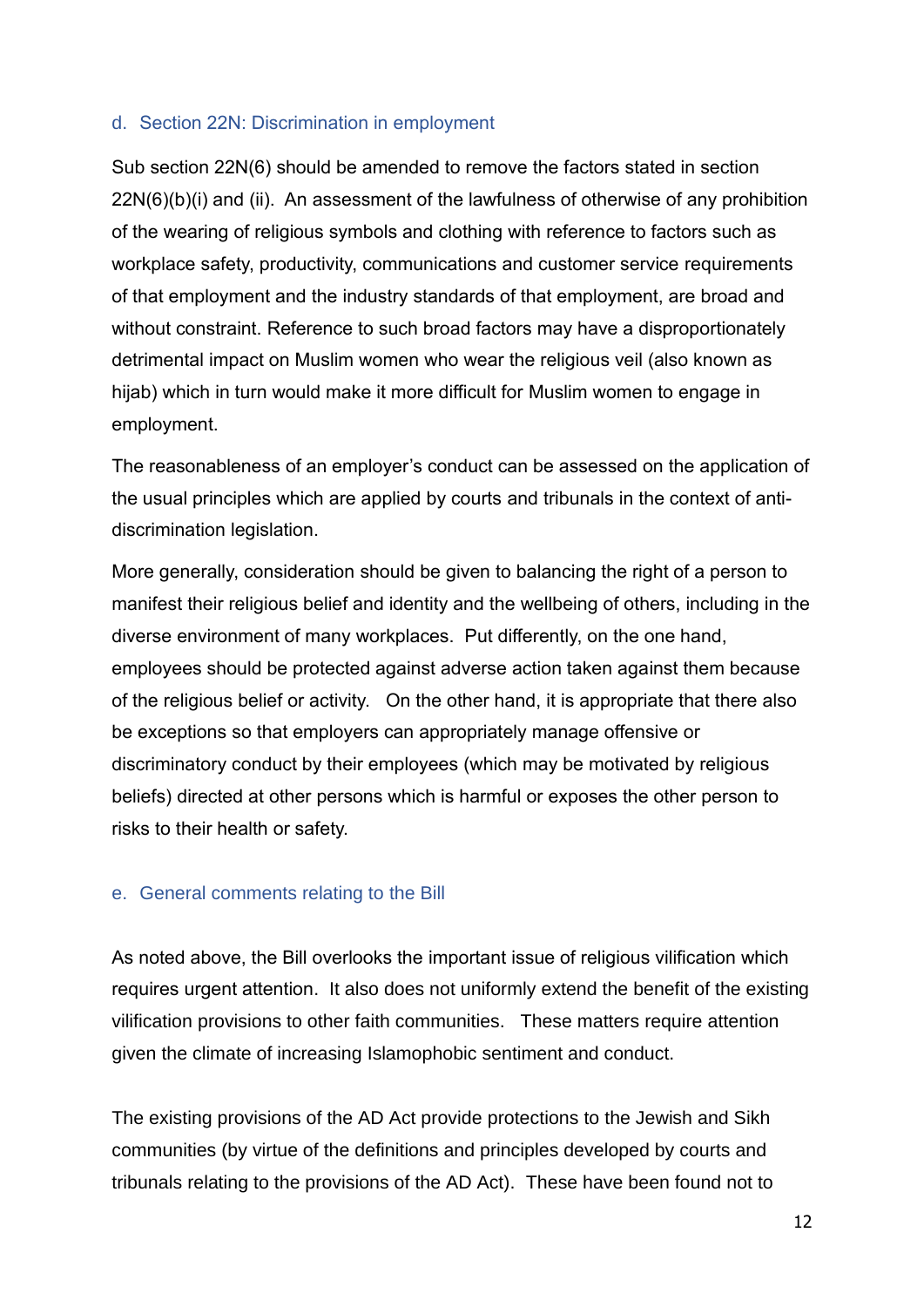extend to Australian Muslims. It follows that a Muslim person cannot bring a discrimination or vilification complaint if another person discriminates or vilifies the Muslim person. In light of this, we recommend, for instance, a provision that extends the existing provisions contained in section 20C of the AD Act to religious vilification.

It is important that a uniform and consistent protection be included for all religious communities.

## **7. Conclusion**

We are grateful for the opportunity to make this submission and, subject to the matters outlined above, commend the Bill in seeking to address a significant anomaly and position in NSW whereby there is an absence of adequate and appropriate legislative protection against discrimination based on a person's religious identity and belief.

If the Joint Select Committee requires further information or has any questions, we would be pleased to address any request.

Yours sincerely,

enigt

Bilal Rauf **Ramia Abdo Sultan** 

21 August 2020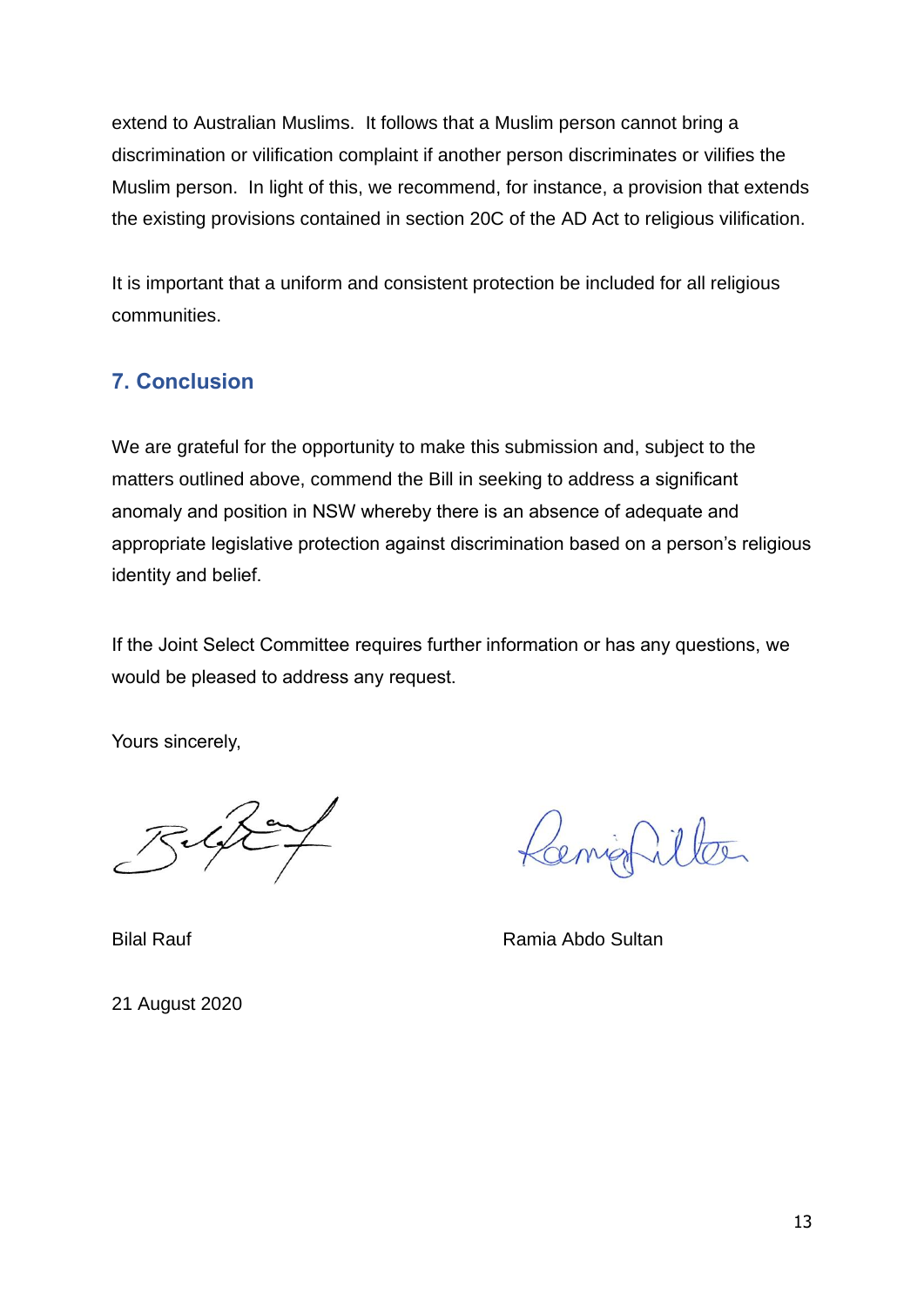# **SCHEDULE 1**

# **List of Organisations Signatory to this Joint Submission**

| <b>Organisation Name</b> |                                                      | <b>Suburb</b>           | <b>Representative</b>                |
|--------------------------|------------------------------------------------------|-------------------------|--------------------------------------|
|                          | 1. Australian National Imams Council                 | Chullora NSW            | <b>Bilal Rauf &amp; Ramia Sultan</b> |
| 2.                       | Council of Imams NSW *                               | Chullora NSW            | Imam Ahmed Abdo                      |
|                          | * (Representing 80 Imams (Religious leaders) in NSW) |                         |                                      |
| 3.                       | <b>United Muslims of NSW</b>                         | <b>Revesby NSW</b>      | <b>Talal Elcheikh</b>                |
| 4.                       | <b>National Zakat Foundation</b>                     | Lakemba NSW             | <b>Ismail Davids</b>                 |
| 5.                       | Muslim Women Australia                               | Lakemba NSW             | Maha Abdo                            |
| 6.                       | Sunnah Foundation & Masjid As-Sunnah                 | Lakemba NSW             | Imam Abdul Salam Zoud                |
| 7.                       | <b>United Muslims of Australia</b>                   | Padstow NSW             | Mohammad Charchouh                   |
| 8.                       | Muslim Cultural and Youth Association Sydney         | <b>Minchinbury NSW</b>  | Ossama Ellabban                      |
|                          | 9. Australasian Muslim Times                         | <b>Bonnyrigg NSW</b>    | Zia Ahmad                            |
|                          | 10. Islamic Women's Welfare Association              | Lakemba NSW             | Abla Kaddous                         |
|                          | 11. Muslim league of NSW                             | Green valley NSW        | Shoreeq Azimulla                     |
|                          | 12. Darul Ulum Sydney                                | Lakemba NSW             | Syed Hasan                           |
|                          | 13. Alquds Community Centre                          | <b>Bankstown NSW</b>    | <b>Walid Mahmoud</b>                 |
|                          | 14. Parramatta Islamic Society & Mosque              | Parramatta NSW          | Kasim Chalabi                        |
|                          | 15. Roselands Mosque                                 | Roselands NSW           | Raby Ayoubi                          |
|                          | 16. Albayan Institute and Mosque                     | <b>Regents Park NSW</b> | Fady Taha                            |
|                          | 17. Bankstown Mosque                                 | <b>Bankstown NSW</b>    | <b>Usaid Khalil</b>                  |
|                          | 18. Islamic Association of Western Suburbs Sydney    | Rooty Hill NSW          | <b>Mohamad Nasib</b>                 |
|                          | 19. Greenacre Mussallah                              | <b>Greenacre NSW</b>    | Walid Sabouni                        |
|                          | 20. Alnoor Mosque                                    | <b>Granville NSW</b>    | Imam Omar Elbanna                    |
|                          | 21. Ashabul Alkahf                                   | <b>Wiley Park NSW</b>   | Imam Chalidin Yacob                  |